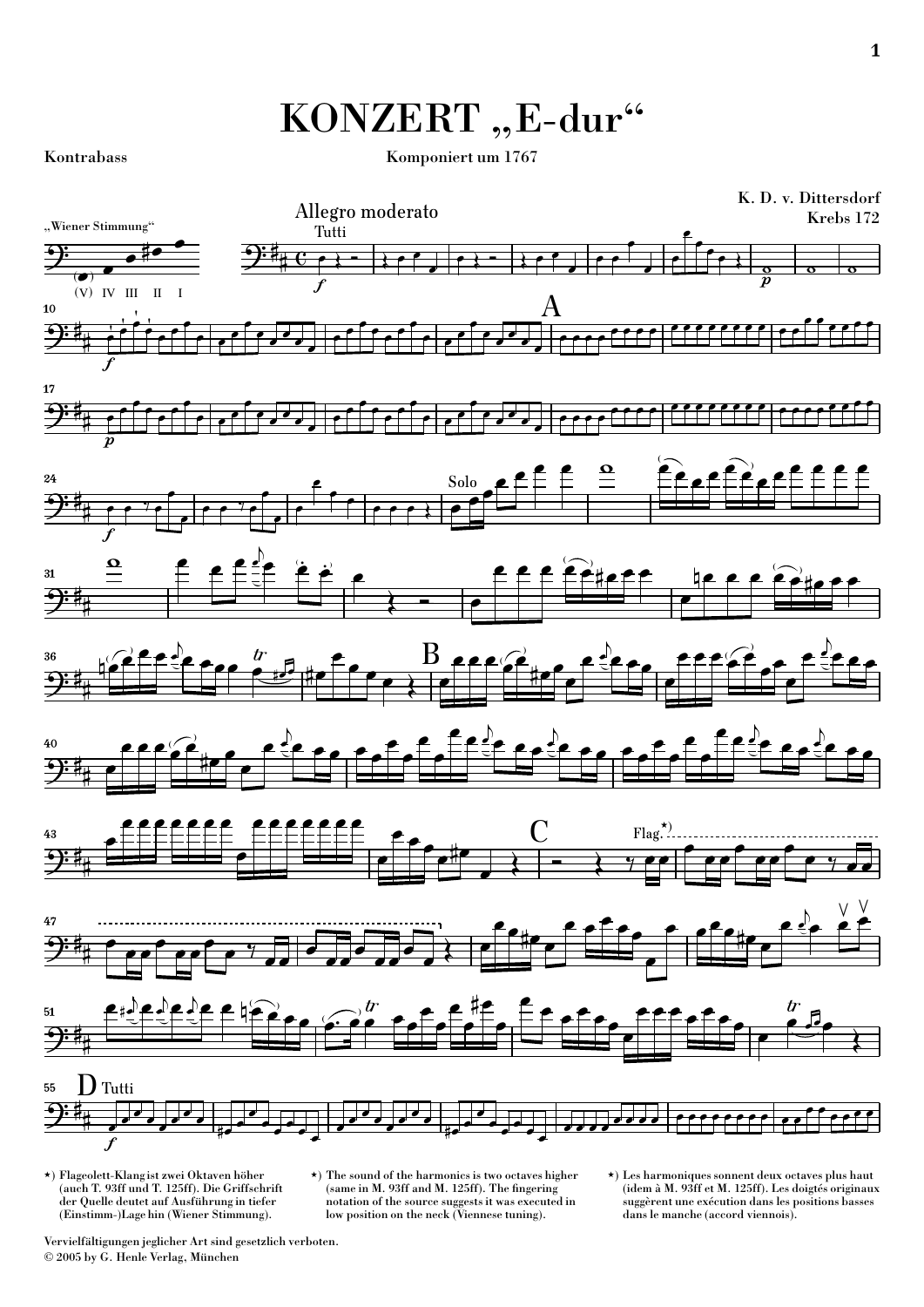## 2 Kontrabass





















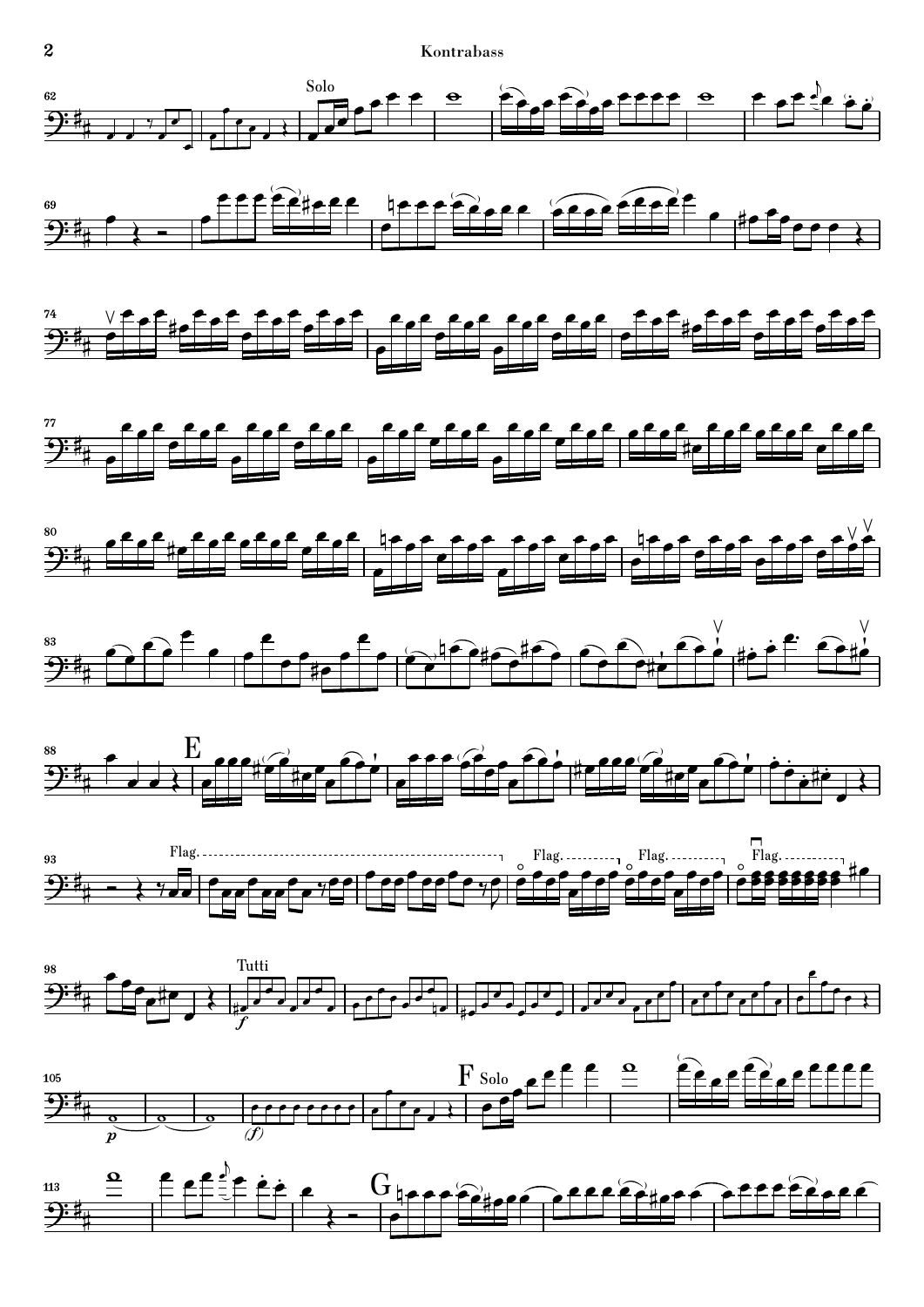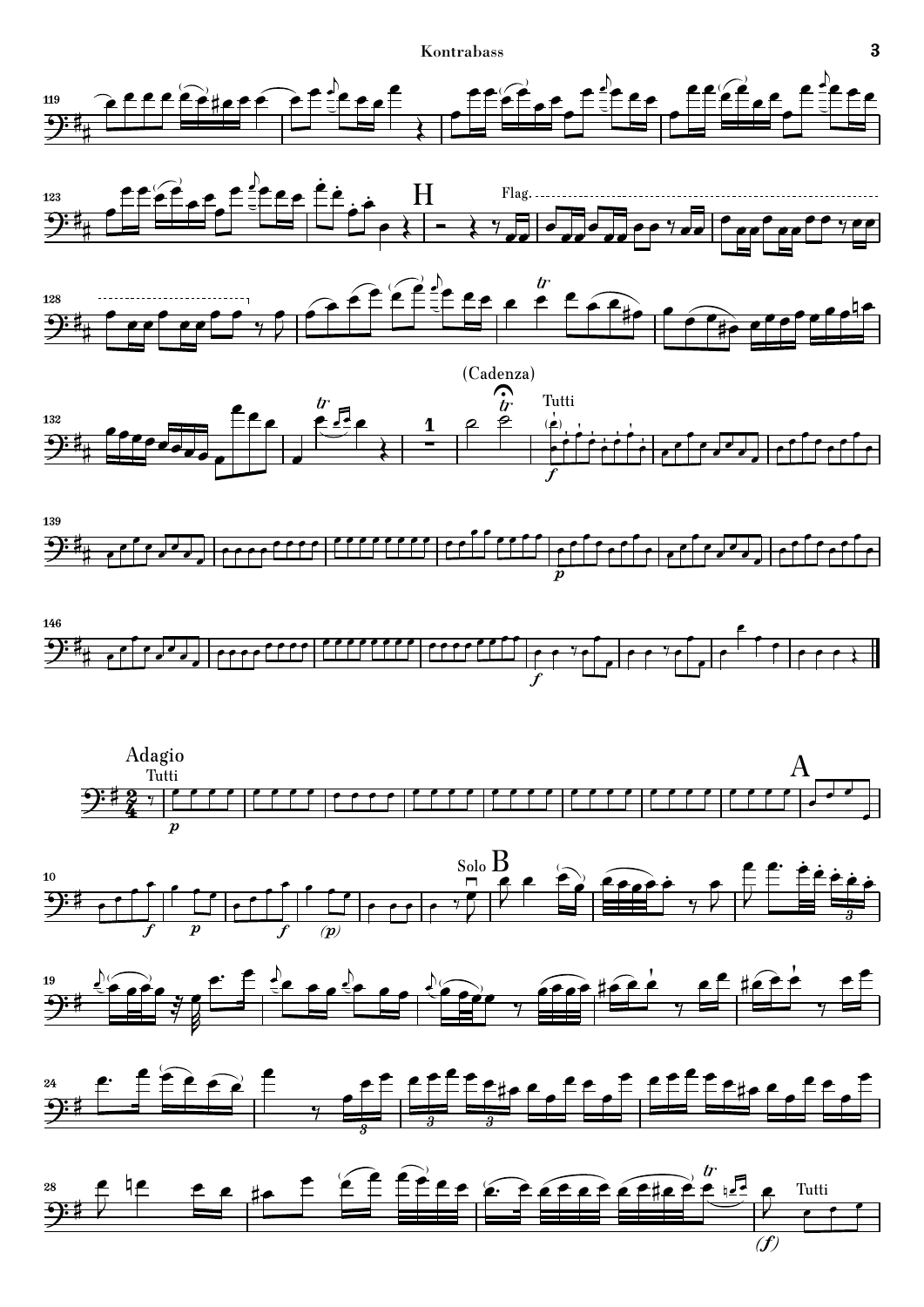## Kontrabass























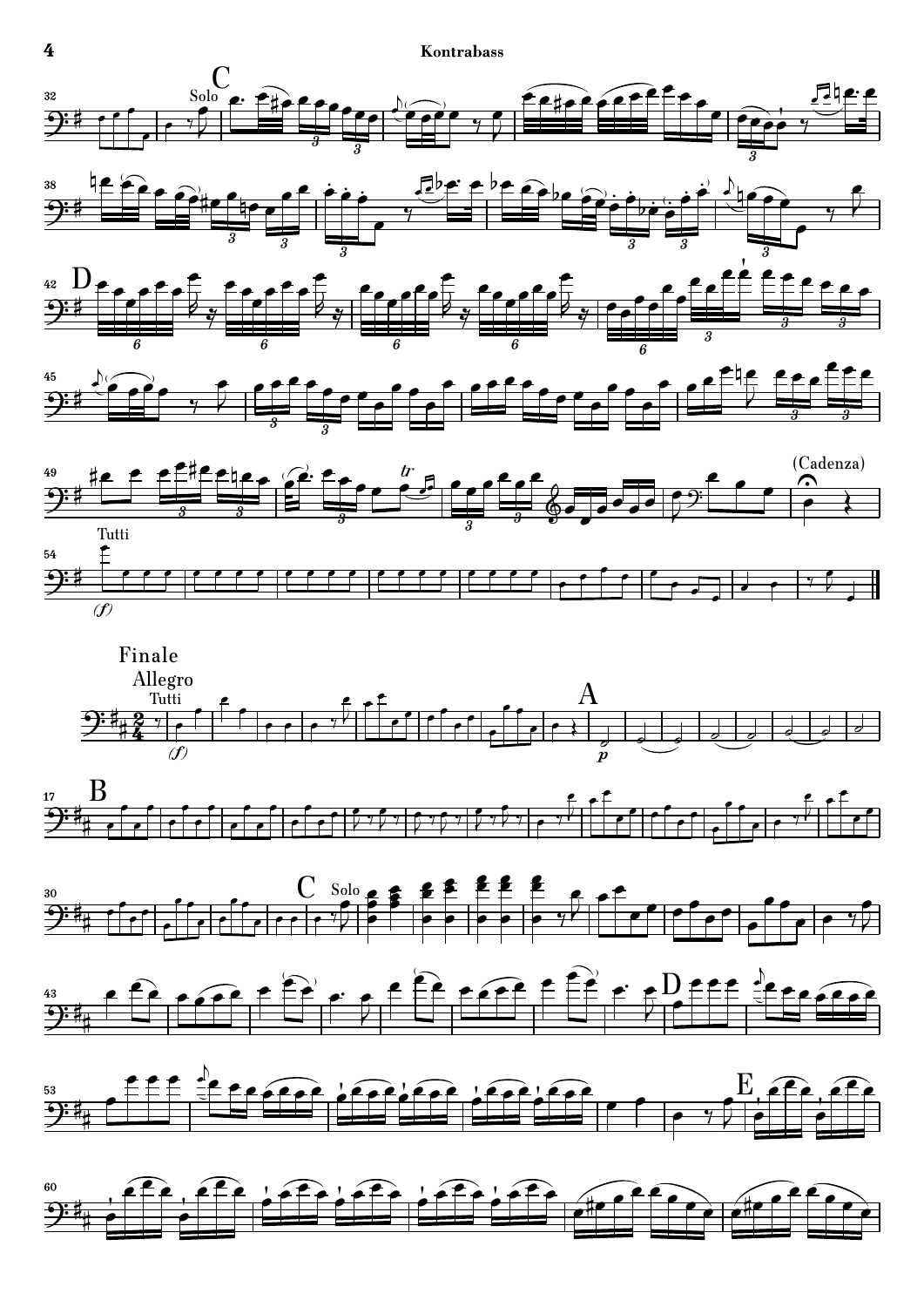Kontrabass



★) Griffschrift. Flageolett-Klang hier nur eine Oktave höher (auch T. 87f und T. 110ff).

★) Fingering notation. Sound of the harmonics is only one octave higher here (same in M. 87f and 110ff).

★) Notation des doigtés. Les harmoniques sonnent ici une octave plus haut seulement (idem à M. 87f et 110ff).